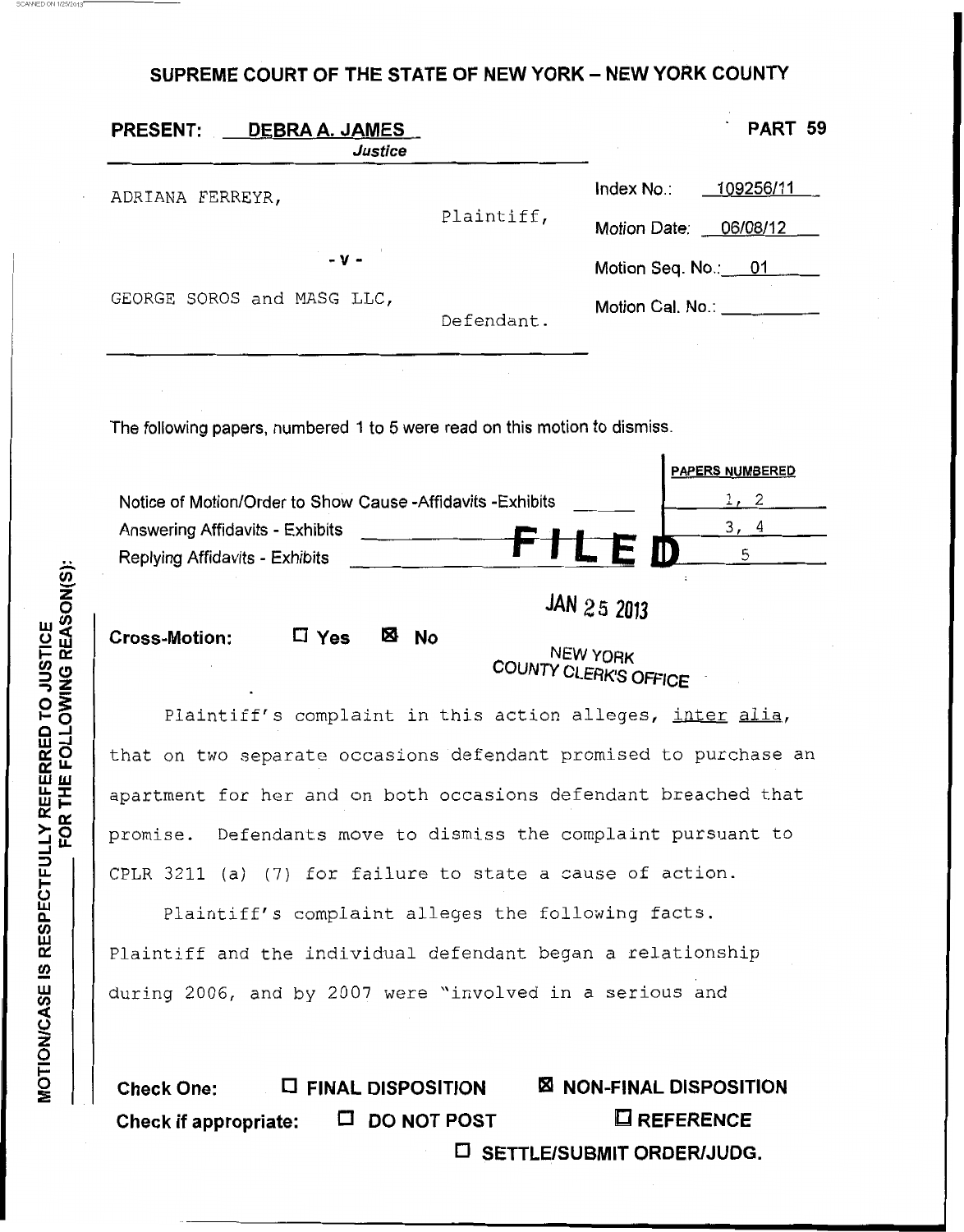meaningful relationship and ... considered a 'couple' both within and outside United States". In December 2009 plaintiff, following a search, found an apartment she wished to purchase in New York County in a building two blocks away from defendant's residence. Plaintiff states that around this time **she** mentioned to the defendant that she was interested in purchasing the apartment ("the First Apartment") but was concerned about the asking price. Plaintiff alleges that in January 2010, defendant promised that he would purchase the First Apartment on her behalf and that she did not need to worry about the cost. Defendant also allegedly stated that plaintiff should also take all necessary steps to move forward with the purchase and that the First Apartment would be purchased in the name of co-defendant MASG, LLC so that he would not incur gift tax liability in connection with the transaction.

Plaintiff alleges that defendant on numerous occasions reiterated his intention to purchase the First Apartment *for* her and that ultimately a contract to purchase **the** First Apartment was executed with MASG as the signatory buyer. The transaction was allegedly closed on March 2, 2010, but possession was never conveyed to the plaintiff. Between March and August of 2010 the parties' relationship ebbed and flowed leading to an apparent reconciliation by the beginning of August 2010.

*-2-*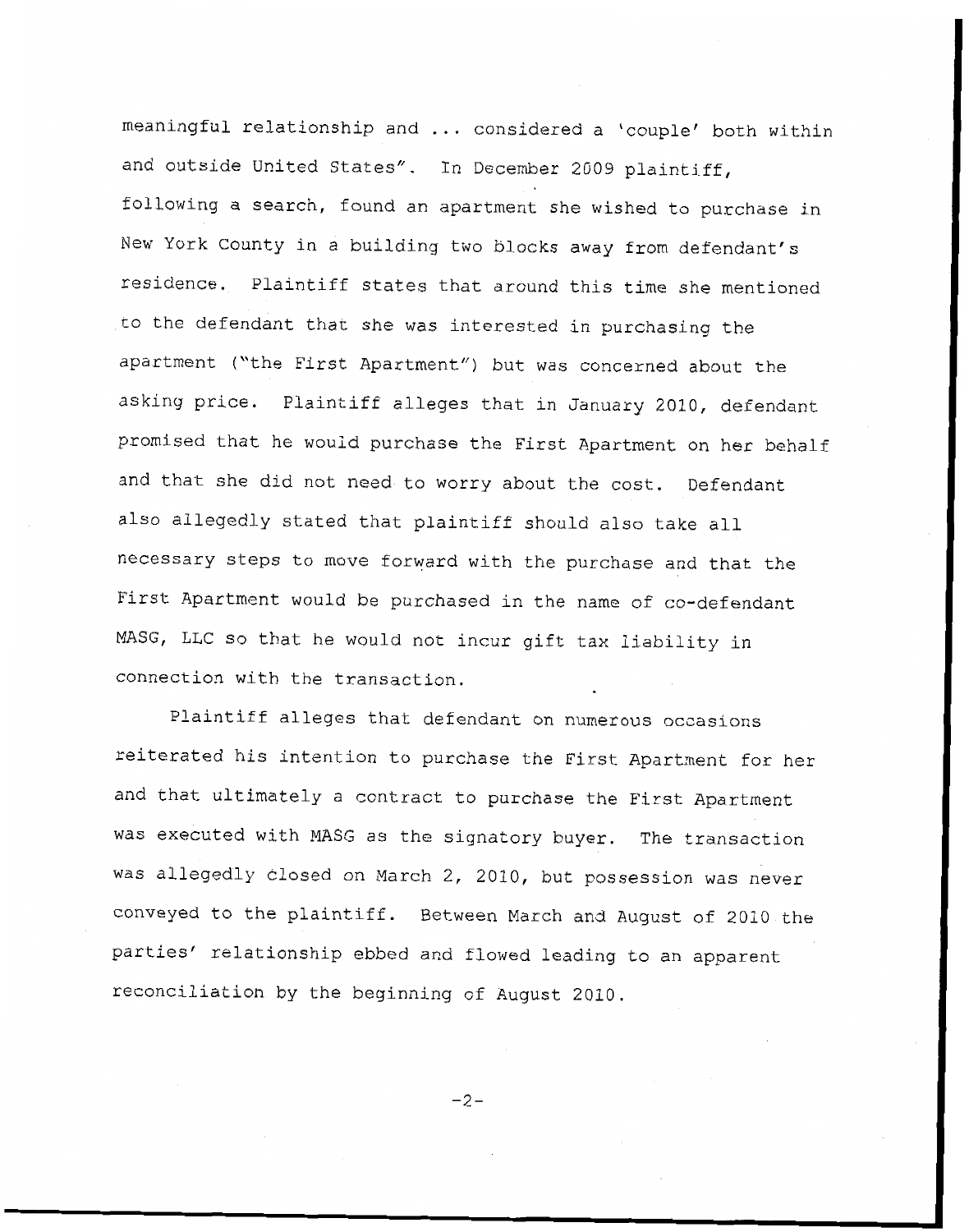However, plaintiff states that on or about August 10, 2010, at defendant's apartment, defendant said that **he** had given the First Apartment MASG had purchased to another woman whereupon an argument ensued. Plaintiff alleges that during the course of the argument defendant physically assaulted her. Plaintiff states that the police were called and appends to her complaint a copy of a Domestic Incident Report dated August 11, 2010, completed by a police officer and including a signed, handwritten statement by the plaintiff. Plaintiff contends that she suffered physical injuries requiring treatment as well as emotional distress that caused her to be unable to resume her normal daily activities.

The complaint continues that in November 2010 the parties had a further reconciliation and that the defendant told plaintiff on more than one occasion to look again for an apartment that defendant would purchase for her. Plaintiff states that she once again engaged a broker and after a few months a suitable apartment in the same building as the First Apartment ("the Second Apartment") had been found and an offer for it was negotiated. Plaintiff states that when she presented the status of the negotiated offer to defendant in March 2011, the defendant **stated** he would not purchase the Second Apartment nor any apartment for plaintiff. Further discussions between the parties during this period apparently yielded no rapprochement.

*-3-*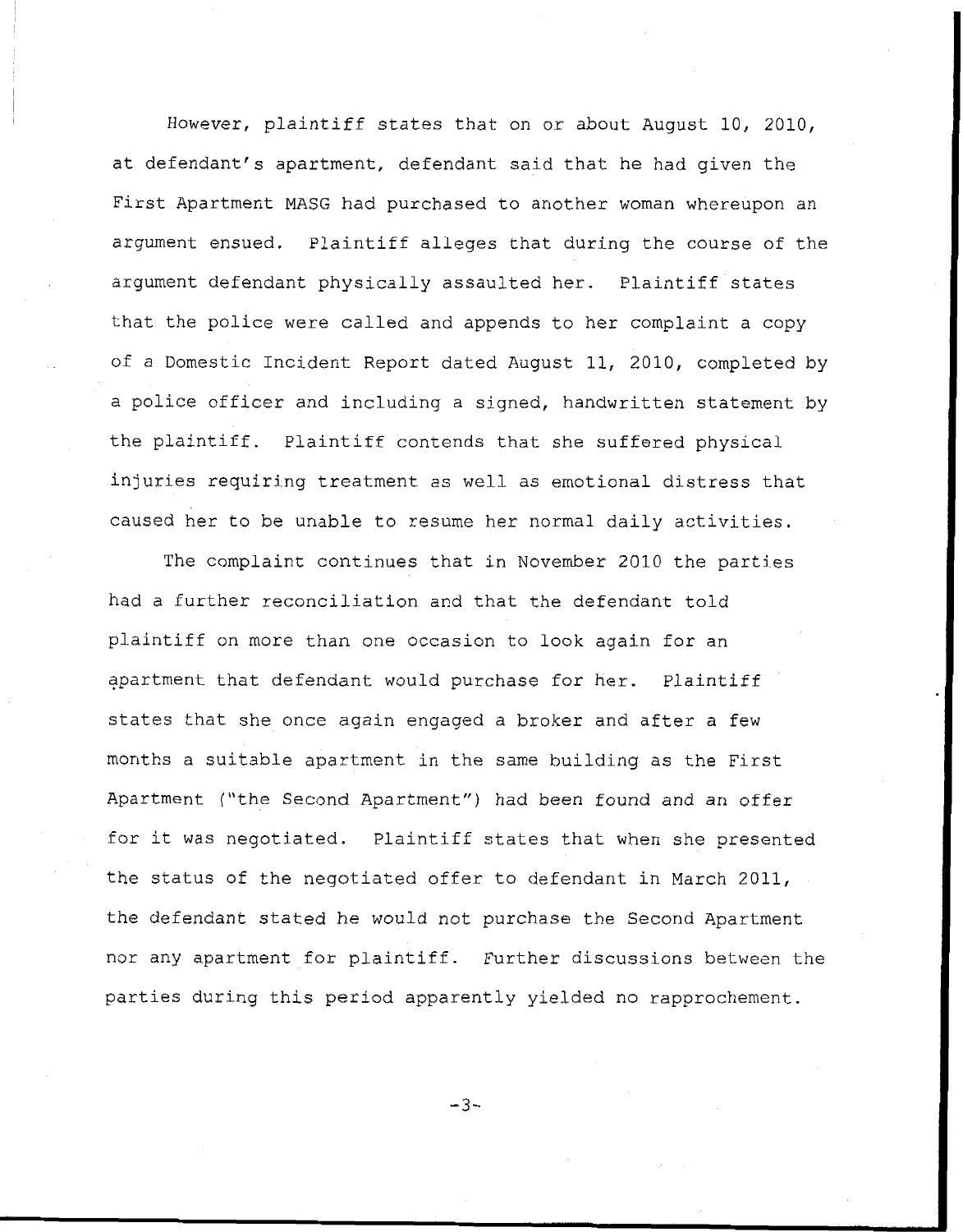Subsequently, plaintiff apparently decided to attempt to lease another apartment ("the Third Apartment") in the same building as the First and Second Apartments. Plaintiff claims that defendant used various forms of intimidation to discourage plaintiff from leasing the Third Apartment. Plaintiff moved into another apartment in the building in May 2011 as a guest of the apartment owner pending board approval of her **lease of** the **Third**  Apartment. Plaintiff alleges that due to demands made by defendant upon the building's management she was subsequently barred from entering **the** building.

Plaintiff's complaint sets forth six **causes** of action for damages as a result of the foregoing alleged acts of defendant. The first cause of action is for intentional infliction of emotional distress. The second cause of action is for negligent infliction **of** emotional distresq. The third cause of action is for prima facie tort. The fourth cause of action asserts a claim of promissory estoppel. The fifth cause of action is for the intentional torts of assault and battery. Finally, the sixth cause of action asserts a claim for fraud.

Defendants move pursuant to CPLR 3211 (a) (7) to dismiss the entirety of plaintiff's complaint on the grounds that the **facts**  alleged are non-actionable as a matter of law.

The court's analysis begins with the well-worn observation that "[ilt is too basic a proposition to require extensive

 $-4-$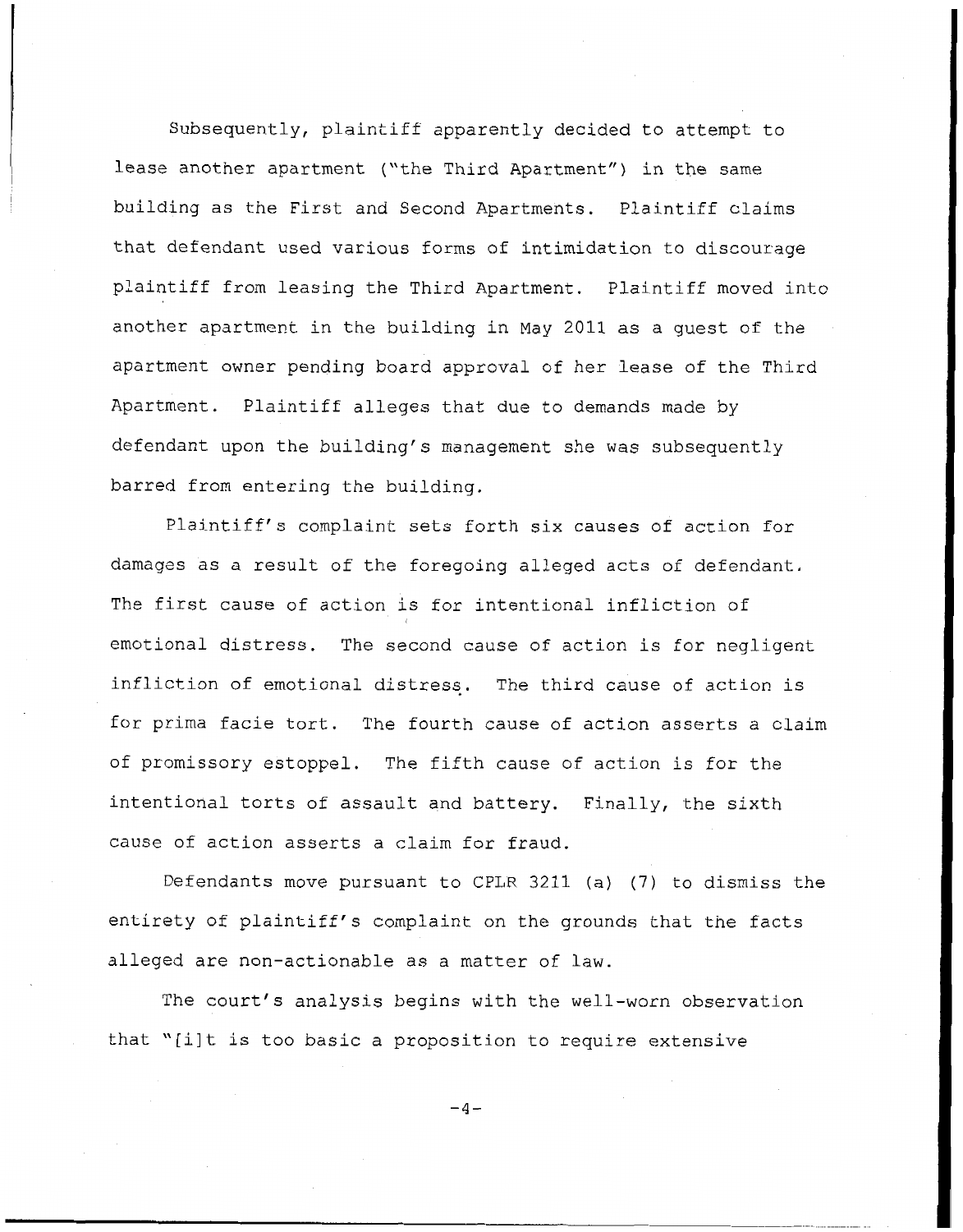citation that on a motion to dismiss a complaint, **made** pursuant to CPLR 3211 (subd [a], par 7), for failure to state a cause of action every fact alleged must be assumed to **be** true and the complaint liberally construed in plaintiff's favor." European American Bank and Trust Co. v Strauhs & Kave 102 AD2d 776, 777 (lSt Dept 1984) (citation and internal quotation omitted); *see*  Nonnon v City of New York, 9 NY3d 825, 827 (2007) (affidavits may be considered only to remedy pleading defects **and** not **to** offer evidentiary support for properly pleaded claims). Therefore the court's analysis is limited to determining the sufficiency of the alleged facts contained in the complaint and the attachments thereto with respect to the causes of action asserted therein and assuming, only for this analysis, that such facts as alleged **are**  true.

Plaintiff's cause of action for intentional infliction of emotional distress asserts defendant's liability based upon defendant's **alleged** intentional and reckless actions that were intended to cause such distress and harm to plaintiff, The Court of Appeals has stated that

The tort has four elements: (i) extreme and outrageous conduct; (ii) intent to cause, or disregard of a substantial probability of causing, severe emotional distress; (iii) a causal connection between the conduct and injury; and (iv) **severe** emotional distress. The first element--outrageous conduct--serves the dual function of filtering out **petty** and trivial complaints that do not belong in court, and assuring that plaintiff's claim of severe emotional distress is genuine. In practice, courts

 $-5-$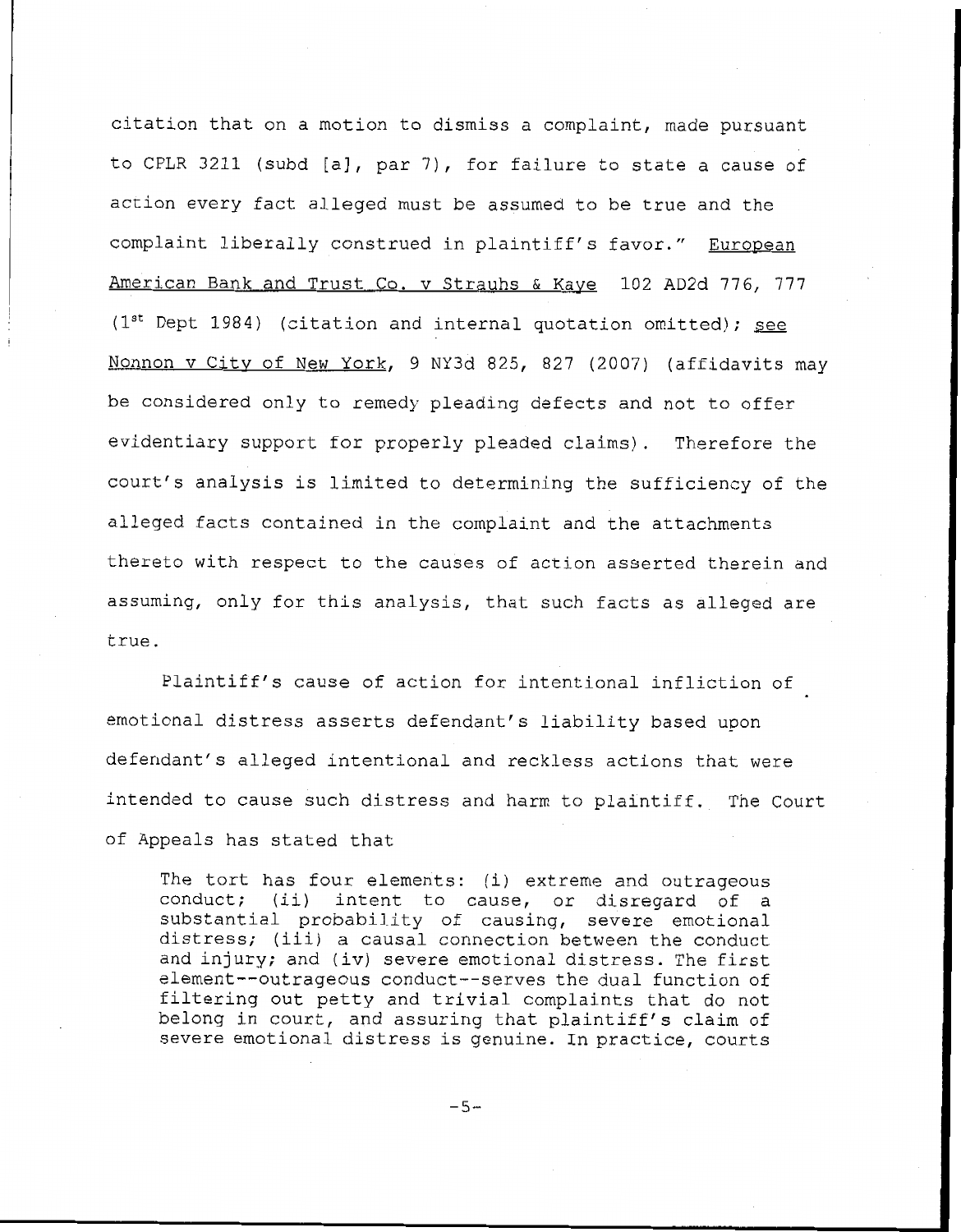have tended to focus on the outrageousness element, the one most susceptible to determination as a matter of law.<br>\* \* \* \*

Consequently, the requirements of the rule are rigorous, and difficult to satisfy. Indeed, of the intentional infliction of emotional distress claims considered by this Court, every one has failed because the alleged conduct was not sufficiently outrageous. **Liability** has been found only where the conduct has been *so* outrageous in character, and so extreme in degree, as to go beyond all **possible** bounds of decency, and to **be** regarded as atrocious, and utterly intolerable in a civilized community .

Howell v New **York** Post Co., Inc., 81 NY2d 115, **121** -122 (1993) (citations and internal quotations omitted).

Plaintiff's complaint adequately alleges that she suffered severe emotional distress because of the manner in which defendant allegedly attempted to restrain her from living in the building. The issue on this motion is whether, as a matter of law, the conduct alleged by plaintiff is sufficient to evince an intent by defendant *\$0* inflict severe emotional **distress** upon plaintiff by means that are extreme and outrageous.

Defendant argues that plaintiff's claim cannot lie asserting that the Appellate Division, Second Department has **held** that , where there is a "relationship as lovers living together" such a cause of action does not lie. Baron v Jeffer, 98 AD2d 810, 811 (2d Dept 1983); Artache v Goldin, **133** AD2d 596, 600 (2d Dept 1987). In Baron, the Court considering plaintiff's claim for intentional infliction of emotional distress stated "we now hold that it would **be** contrary to public policy to recognize the

*-6-*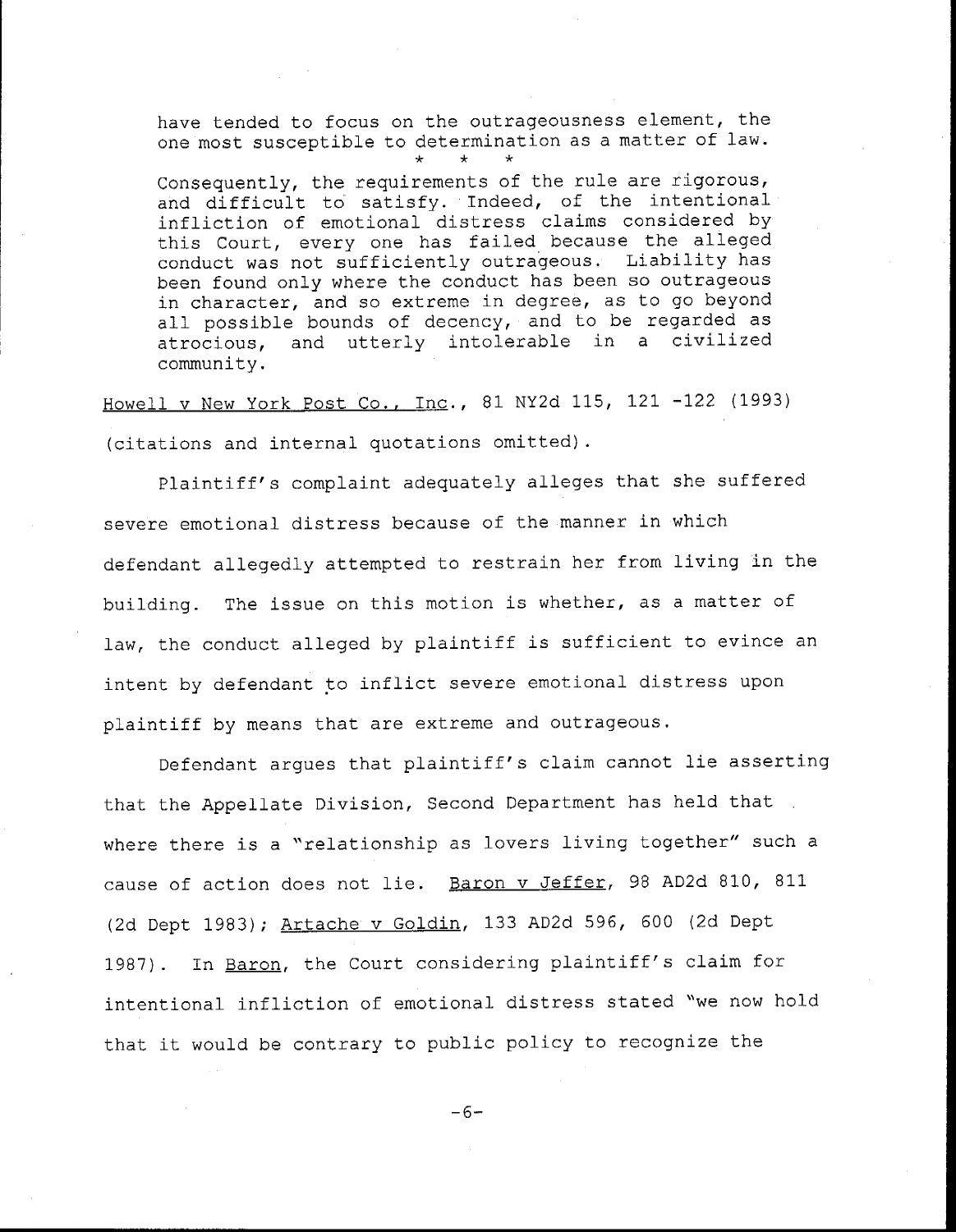existence of this type of tort in the context of disputes, as here, arising out of the differences which occur between persons who, although not married, have been living together as **husband**  and wife for an extended period of time (here, over two years)." Baron, 98 AD2d at 810. The Court reached a similar conclusion in Artache where the plaintiff and defendant lived together under an oral partnership agreement under which they agreed to hold themselves out as husband and wife, and **did** so for over fourteen years, even though they were unmarried. Artache, 133 AD2d at 597.

The decisions in Baron and Artache were based upon the Court of Appeals holding in Weicker v Weicker (22 NY2d 8, 11 [1968]) where it was held that "strong policy considerations militate against judicially applying these recent developments in this area of the law to the factual context of a dispute arising out Of matrimonial differences." In reaching its decision in Meicker, the Court cited the case of Halio v Lurie, 15 AD2d 62, 66 (2d Dept 1961). In Halio, the plaintiff Halio and the defendant Lurie had been living together for two years and were contemplating marriage. Id. at 63. Lurie married another woman without Halio's knowledge and after Halio discovered **this** fact Lurie composed and sent to Halio a communication that taunted her with her unsuccessful efforts to marry him, intimated that she had made a false claim that he was under an obligation to marry

-7-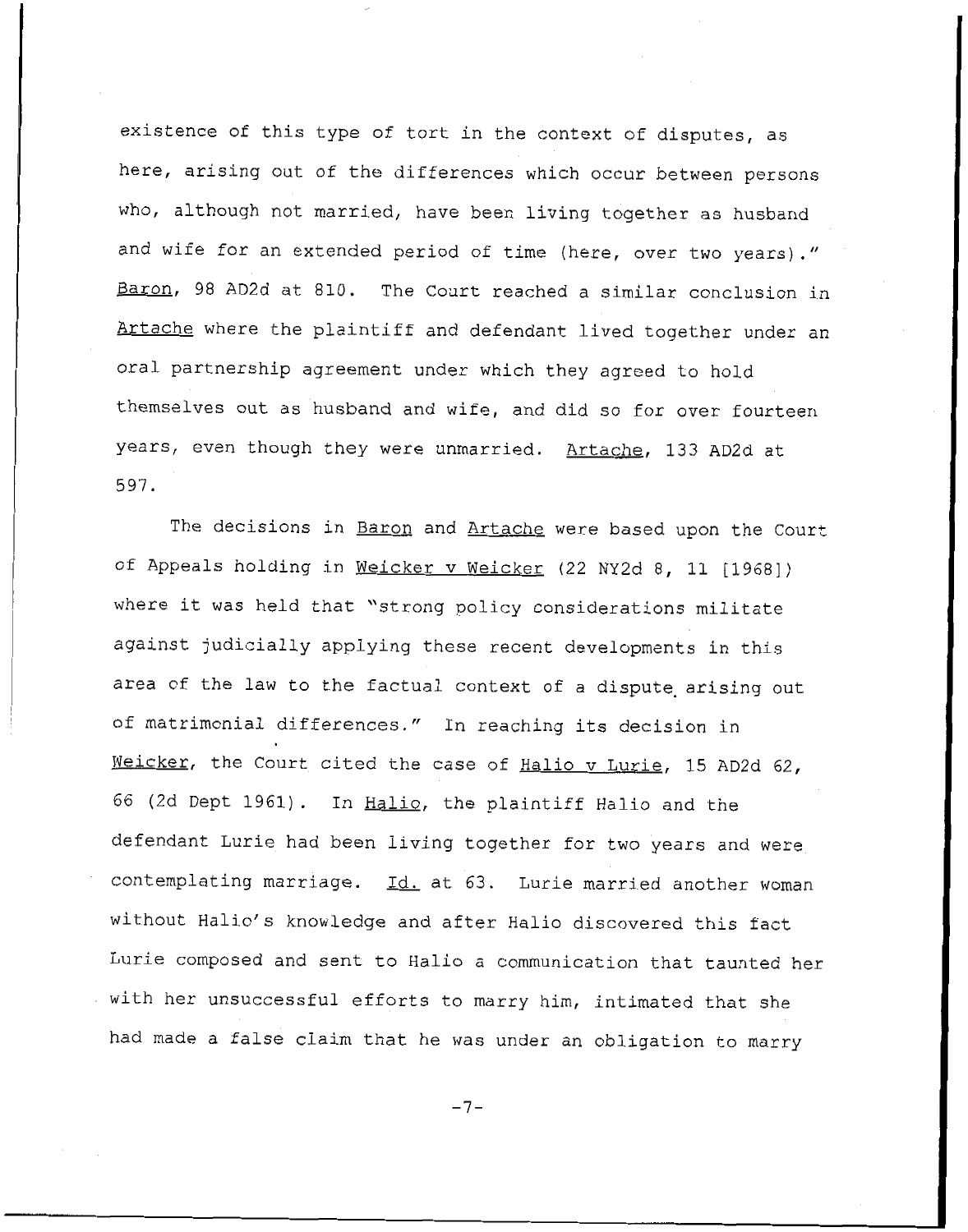her, declared that he had avoided marriage to her because he was 'wise to her game,' and expressed the view that through the coming years she would **be** the object of derision and the subject of amusement, on the part of his wife and himself, by reason of her 'phone calls galore' (presumably to complain that she had not accomplished her purpose to marry him).

Id. at 64. The Court on these facts concluded that

It is alleged that the mental suffering caused by the defendant's conduct was genuine and extreme and that the results which followed were severe. It will be for the trier of the facts to determine whether such injuries were actually suffered, and whether the conduct of the defendant was such that it may be said that it went beyond all reasonable bounds of decency. We hold [that the] cause of action as pleaded is sufficient.

Id. at 67. The Court further held that "[t]here is no lack of authority in this State, however, for the conclusion that there may be a recovery for mental anguish and suffering, and for physical' ailments resulting therefrom, unaccompanied by physical may be a recovery for mental anguish and suffering, and for<br>physical ailments resulting therefrom, unaccompanied by physical<br>contact." <u>Id.</u> at 65; <u>Weicker</u>, 22 NY2d at 11 ("New York law now permits recovery for the intentional infliction of mental distress without proof of the breach of any duty other than the duty to refrain from inflicting it").

Therefore, contrary to defendant's arguments, the Court of Appeals in citing Halio makes clear that a claim for intentional infliction of emotional distress is only barred where the plaintiff and defendant **were** in marital type relationship or a relationship where the parties held themselves out as being

-8-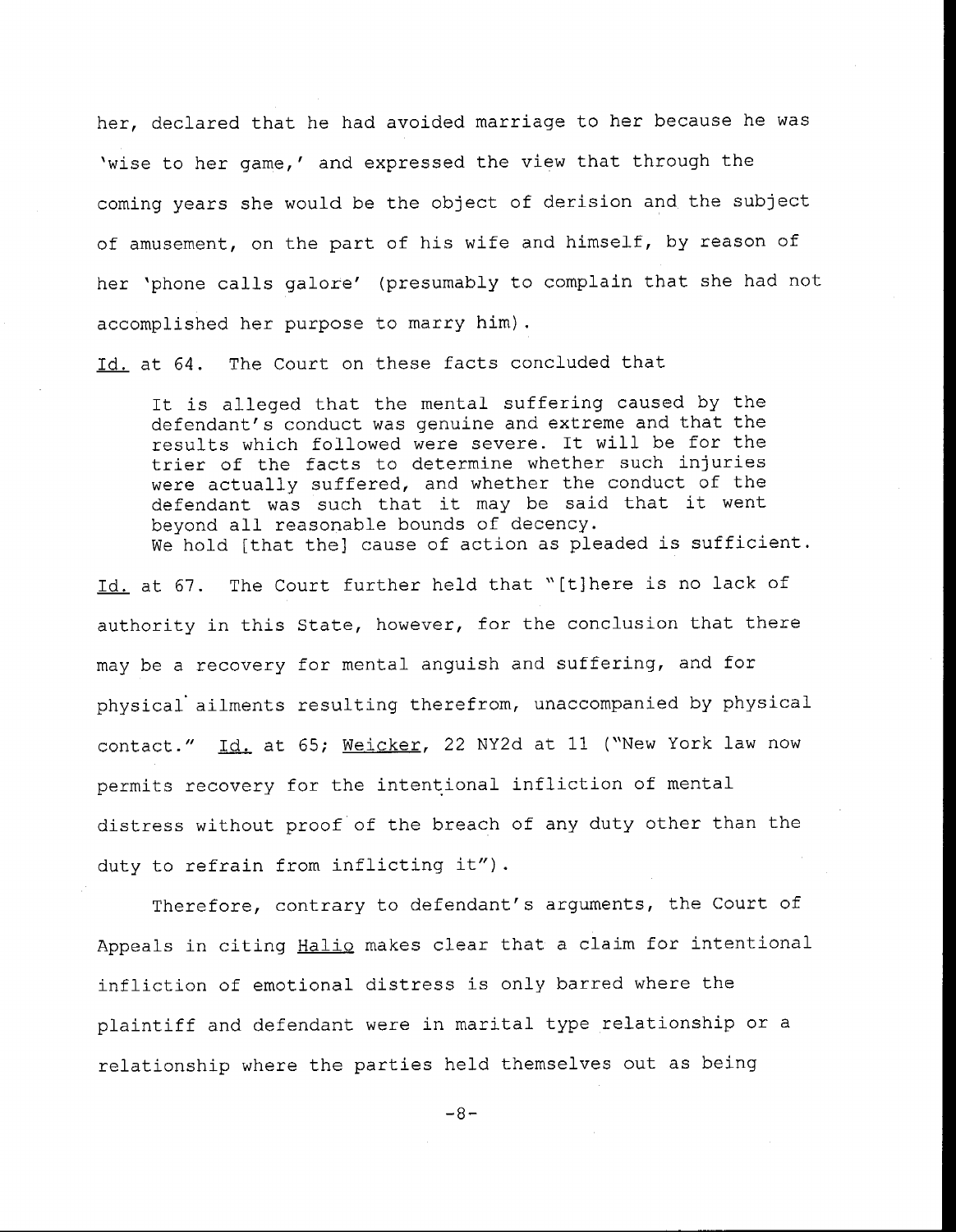husband and wife. If the relationship between the parties falls short of that intimacy, a claim for emotional distress otherwise properly pled may proceed. The set of facts pled here indicates that the parties relationship, where the parties never lived together but at all times maintained separate households, falls well short of the marital type relationship that would bar plaintiff's claim.

Similarly, plaintiff has adequately alleged that defendant's actions were so extreme as to be actionable, and her allegations against defendant are sufficient to state a cause of action for intentional infliction of serious mental distress and are actionable per se under <u>Halio</u>. Her contentions that after promising her occupancy of the First Apartment, defendant permitted another woman to stay there without her knowledge, and thereafter told her that she did not ''deserve'' to receive an apartment, disparaged her to the building management and caused the building management to exclude from the building are sufficiently similar to Halio's facts to **be** cognizable as an independent tort. Moreover, although not required to sustain plaintiff's cause of action, plaintiff alleges the defendant physically confronted her. Assuming these allegations are true, as this Court must do for **purposes** of this motion, such conduct is sufficiently extreme to support the first cause of action.

-9-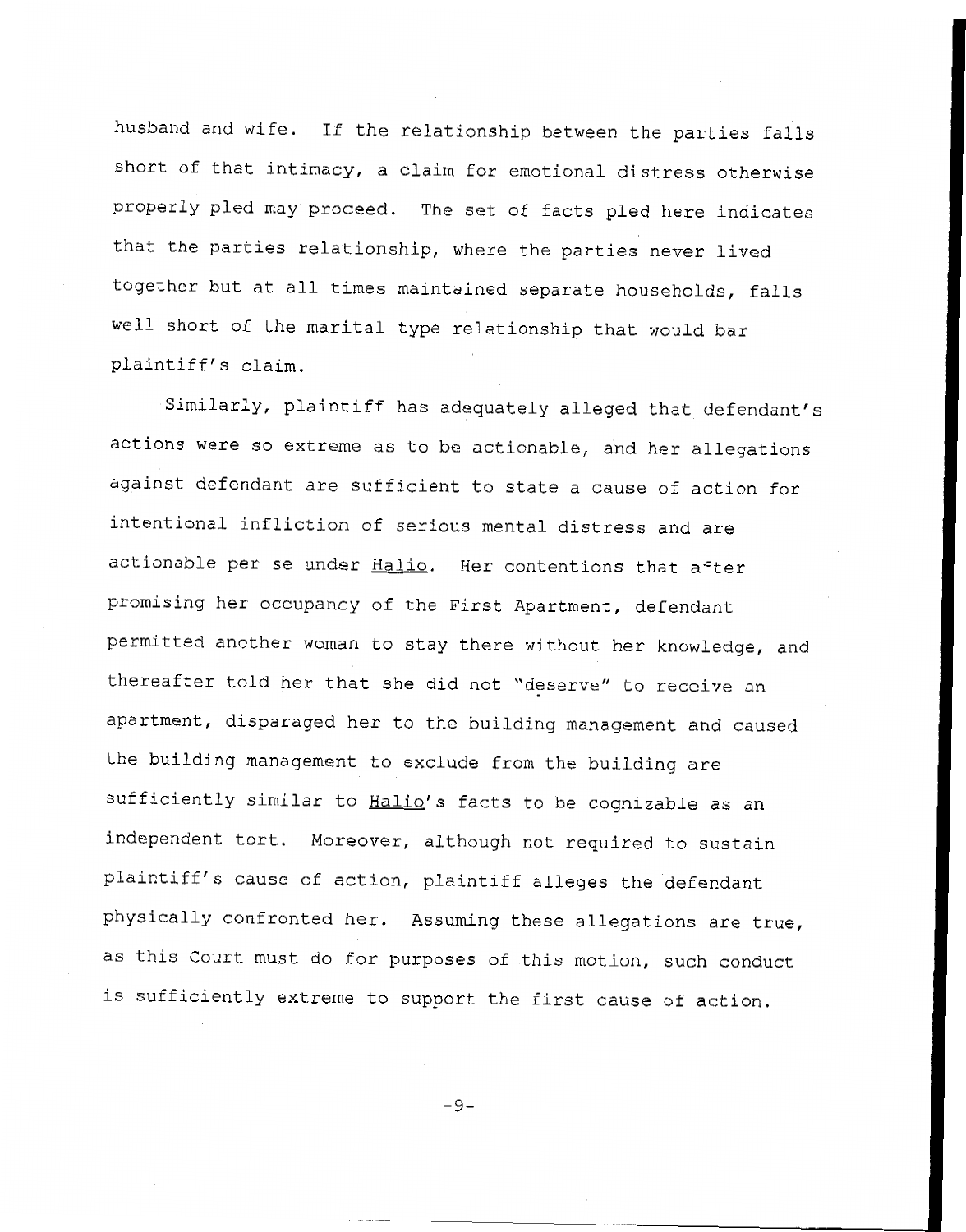For similar reasons, the court shall deny dismissal of plaintiff's second cause of action for negligent infliction of emotional distress. "[Sluch a cause of action generally must **be**  premised on conduct that unreasonably endangers the plaintiff's physical safety or causes the plaintiff to fear for his or her physical safety." Johnson v New York City Bd. of Educ., 270 AD2d 310, 312 (2d Dept 2000). Plaintiff's allegations that defendant exhibited violent conduct towards her and hired persons to follow and intimidate her constitute a sufficient predicate for avoiding dismissal at this juncture. See Kennedy v McKesson Co., 58 NY2d 500, 504 **(1983)** ("when there is a duty owed by defendant to plaintiff, breach of that duty resulting directly in emotional harm is compensable even though no physical injury occurred").

The court shall **also** sustain for pleading **purposes**  plaintiff's claim for prima facie tort. As articulated by the Court

Prima facie tort affords a remedy for the infliction of intentional harm, resulting in damage, without excuse or justification, by an act or a series of acts which would otherwise be lawful. The requisite elements of a cause of action for prima facie tort **are** (1) the intentional infliction of harm, (2) which results in special damages, (3) without any excuse or justification, (4) by an act or series of acts which would otherwise **be** lawful. A critical element of the cause of action is that plaintiff suffered specific and measurable loss, which requires an allegation of special damages.

Freihofer v Hearst Corp., 65 NY2d 135, 142 -143 (1985) (citations and internal quotations omitted). Justice Breitel cogently

 $-10-$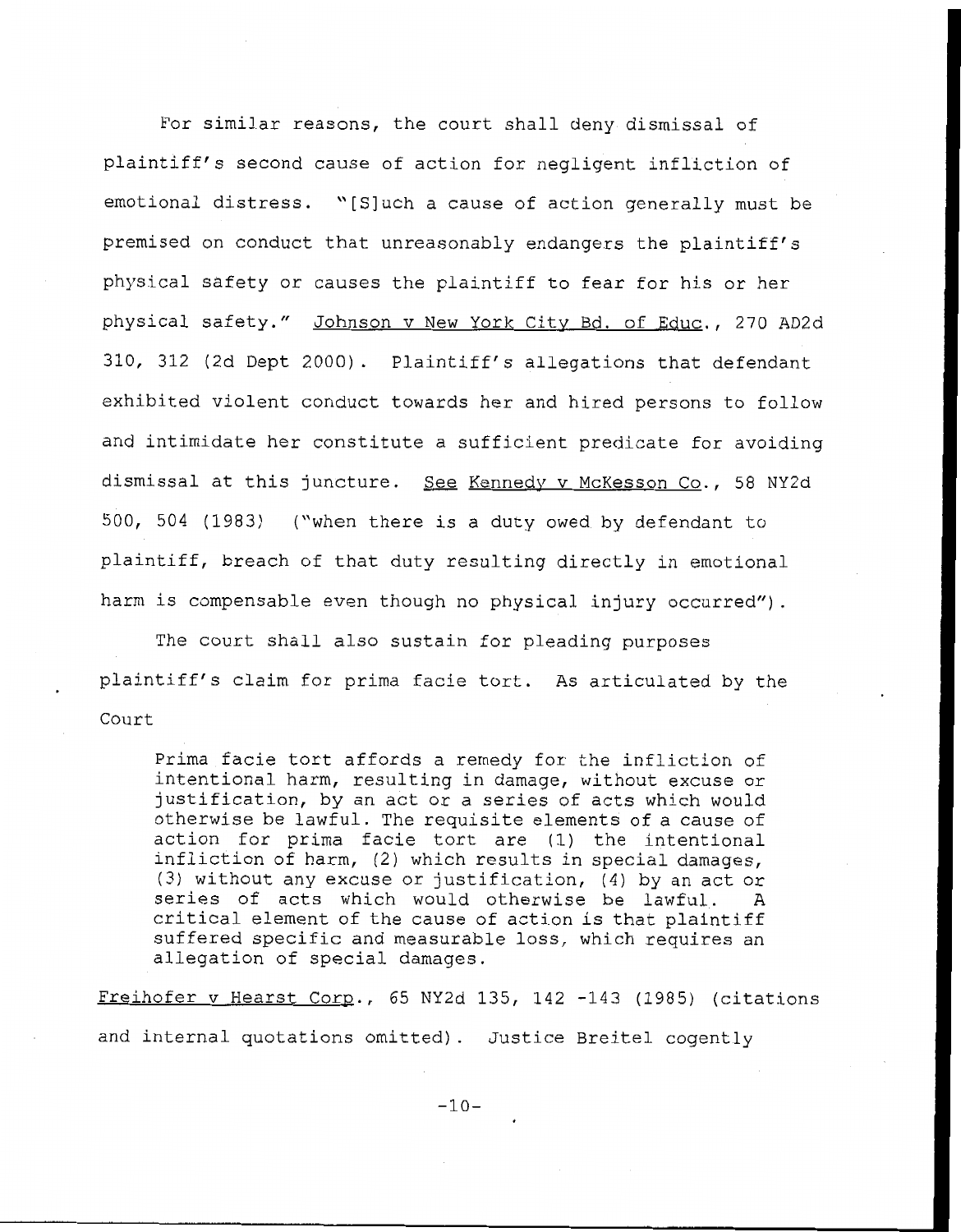outlined the limited applicability of the prima facie tort

doctrine stating

The key to the prima facie tort is the infliction of intentional harm, resulting in damage, without excuse or justification, by an act or a series of acts which would otherwise be lawful. The need for the doctrine of prima facie tort arises only because the specific acts relied upon--and which it is asserted caused the injury--are not, in the absence **of** the intention to harm, tortious, unlawful, and therefore, actionable. The remedy is invoked when the intention to harm, as distinguished from the intention merely to commit the act, is present, has motivated the action, and has caused the injury to plaintiff, all without excuse or justification. Where, on the other hand, as appears from this complaint, reliance is apparently had only on specific unlawful and tortious acts, the remedy is not in prima facie tort. Then the remedy, if any, is in what was characterized in the <u>Brandt</u> case as 'traditional tort' and characterized in<br>the quotation in the Advance Music case as the quotation in the Advance Music case as the 'categories of tort.' Thus, where specific torts account for a11 the damages sustained, whether provable as general damages or pleadable and provable as special damages, prima facie tort does not lie. *(See* the dismissal of the amended complaint in the second appeal in Brandt v Winchell, 286 App Div 249.) Consequently, it is not surprising that the remedy need rarely be invoked, for the 'categories of tort' are many, and development within the categories is progressive indeed. The doctrine, as noted in Brandt v Winchell (283 App Div 338, 342, supra), has its greatest impact and value in the field of trade and business, and generally **comprehends**  interference with Some form of contractual relation.

Ruza v Ruza, 286 AD 767, 769 -770 (1st Dept 1955).

In this action, plaintiff alleges that the basis for the prima facie tort cause of action are the multiple promises made by defendant to purchase plaintiff an apartment which when unfulfilled caused damage to plaintiff who spent time and money in the search for an apartment in reliance upon those promises,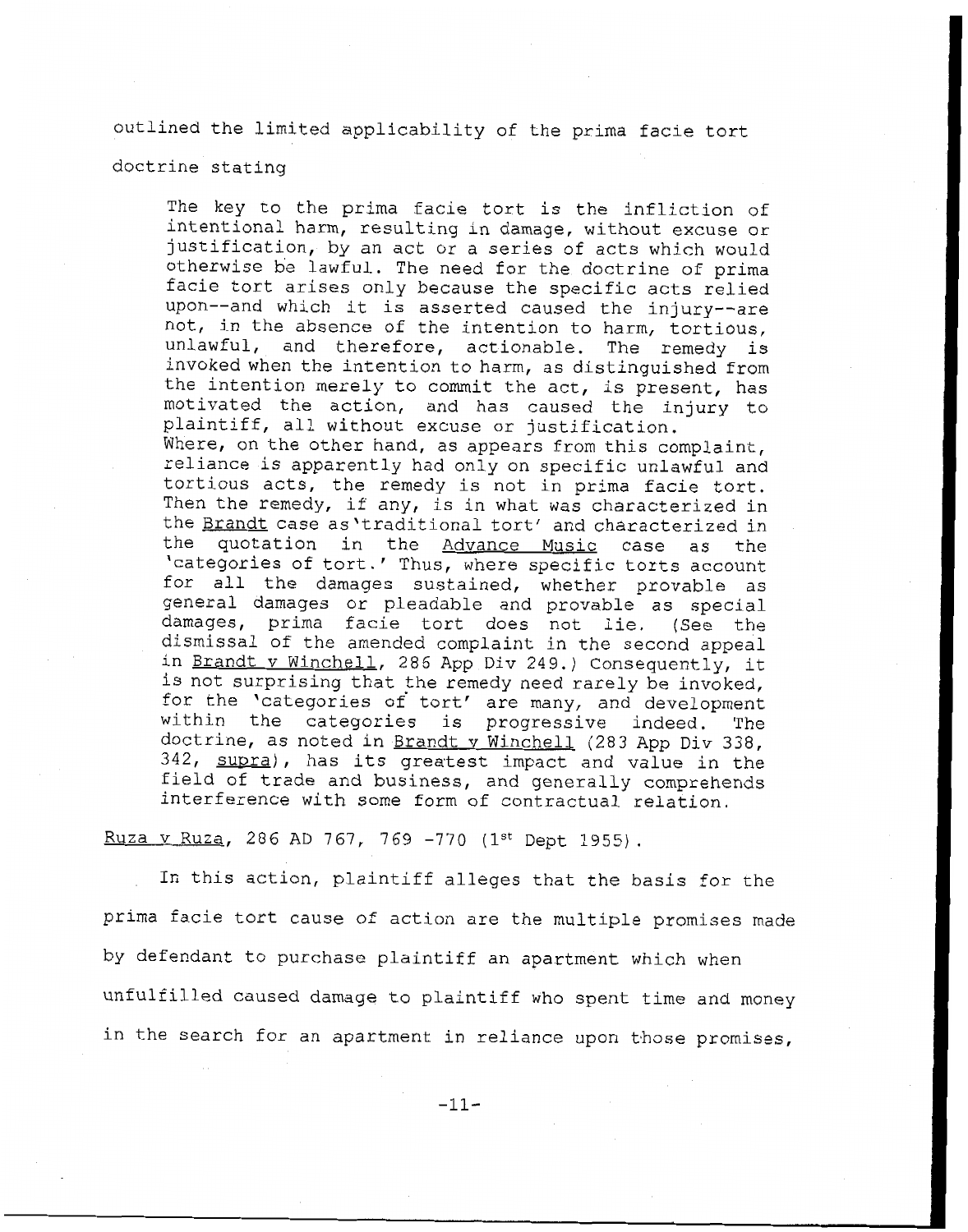and the exclusion of plaintiff from the building caused by defendant's wrongful actions. These allegations are independent of those contained in plaintiff's causes of action for emotional distress and plaintiff adequately pleads special damages with sufficient particularity to survive dismissal. See Bernstein y 1995 Associates, 185 AD2d 160, 163 (1<sup>st</sup> Dept 1992) (allegations that defendant conspired with others with **malice** to **oust** the plaintiffs from leasehold stated a cause of action for prima facie tort and was not duplicative of emotional distress causes of action),

Plaintiff's fourth cause of action seeks recovery on a theory of promissory estoppel. "The elements of a claim for promissory estoppel are: **(1)** a promise that is sufficiently clear and unambiguous; (2) reasonable reliance on the promise by a party; and (3) injury caused by the reliance." MatlinPatterson ATA Holdings LLC v Federal Express Corp., 87 AD3d 836, 841-842  $(1^{st}$  Dept 2011).<sup>1</sup>

<sup>&</sup>lt;sup>1</sup>But see Swerdloff v Mobil Oil Corp., 74 AD2d 258 (2<sup>nd</sup> Dept 1980), which affirmed dismissal of the promissory estoppel claim on a trial motion for a directed verdict at the close of plaintiff's case. The court in Swerdloff held that the "doctrine of promissory estoppel has been applied to preclude **a** defendant from pleading the statute of frauds as a defense, **but** that such doctrine is "properly applied to that limited class **of** cases where 'the circumstances are such as to render it unconscionable to deny" the promise upon which the plaintiff has relied." *See*  also Buddman Distribs v Labatt Importers, 91 AD2d 838, **839** (4th Dept 1982) (holding also that whether the promise is removed from the operation of the statute of frauds and whether the circumstances are so egregious should not be determined on the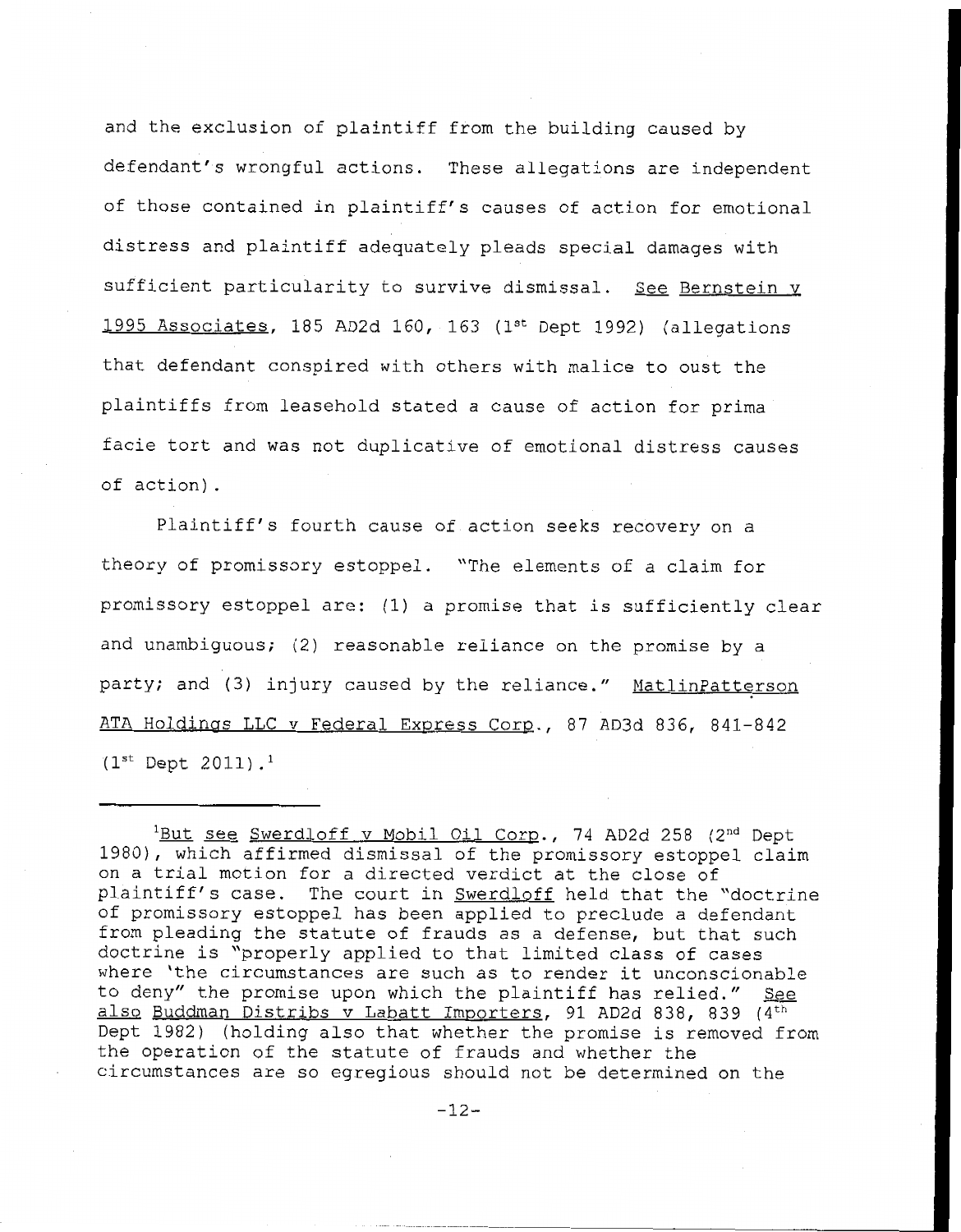Defendant argues that neither promise to purchase the First or Second Apartments as alleged by plaintiff in the complaint was a clear and unambiguous promise to purchase an apartment for the plaintiff. In support of this argument defendant cites Rogowsky v McGarry (55 AD3d 815 [2d Dept 2008]). In Rogowsky, plaintiffs alleged that the defendant promised to honor the decedent's wish to convey an apartment to them in exchange for the forbearance by the plaintiffs from contesting the decedent's will, which named the defendant as executor and bequeathed the apartment to defendant. The Court found that "the cause of action sounding in promissory estoppel was also properly dismissed, as there was no clear and unambiguous promise upon which the plaintiff sons could have reasonably relied to sustain a cause of action for breach of contract on a theory of promissory estoppel." Id. at 817 (citation and internal quotation omitted). However, unlike this case, the promise the Court in Rogowsky found ambiguous was not the owner's (i.e. decedent's) promise to transfer the **apartment**  to the plaintiffs (his sons), but the alleged promise by the executor to carry out the decedent's (i.e. owner's) alleged wish

pleadings). The appellate court in this department favorably cited Swerdloff in Tribune Print Co v 264 Ninth Ave Realty, 88 AD2d <sup>877</sup>**(lst** Dept 1982). The restrictive view set forth by the court in Swerdloff that limits the application of promissory estoppel to certain specific factual scenarios leaves the New York rule unsettled. See Cyberchron Croporatin v Calldata Systems Development, Inc., 47 F3d 39, 45-46 (2d Cir 1995).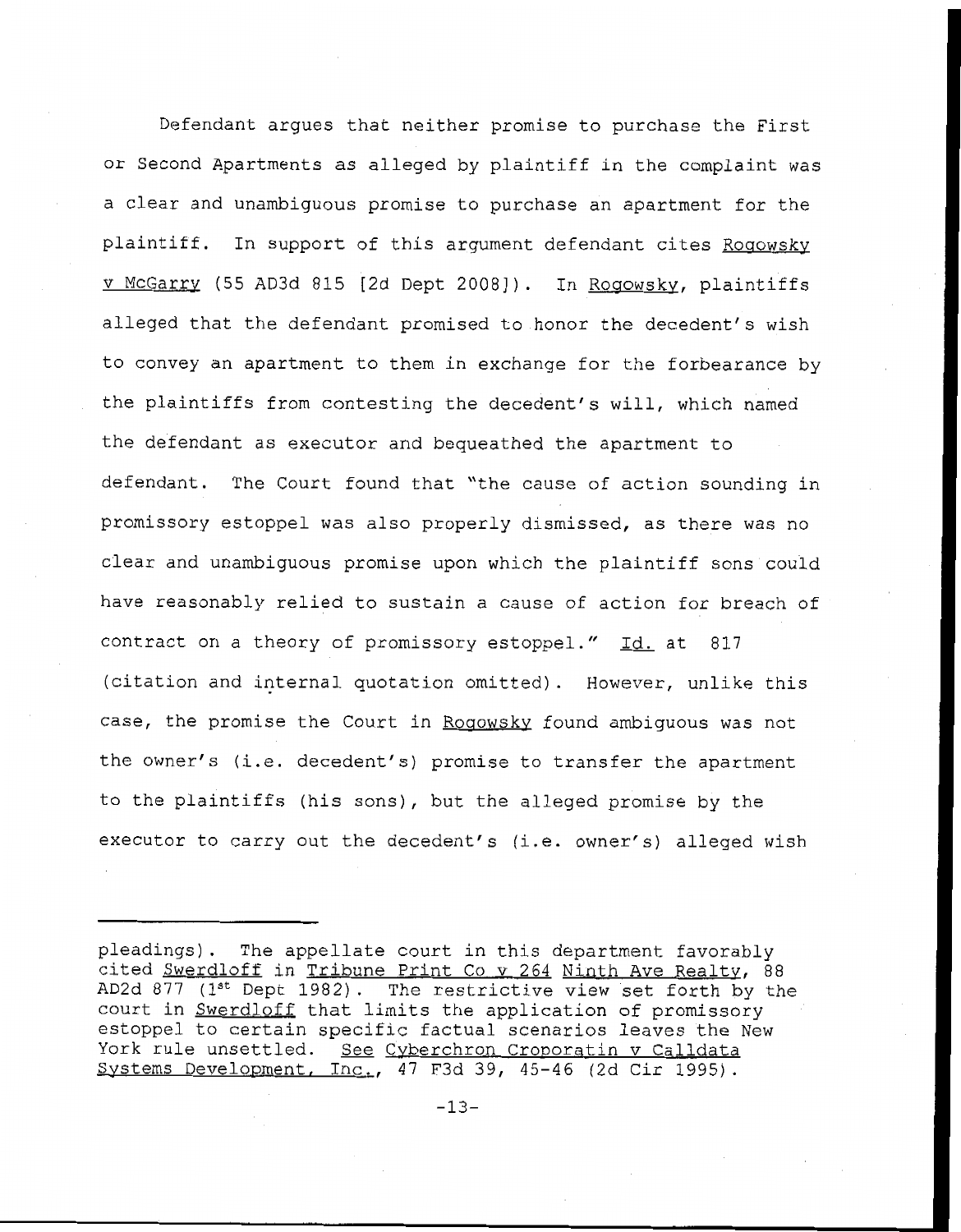to transfer the apartment to them notwithstanding the contrary bequest in the owner's (i.e. decedent's) will.

The complaint here states that defendant "promised **her** that he would purchase the First Apartment on her behalf," that "he wanted to make her happy" and "that he intended to buy [plaintiff] the First Apartment in the name of his company, MASG, so that he could avoid having to pay gift taxes on it." The First Department has held that where a defendant promised to purchase an apartment for a female companion in return for "love and affection" the "promise to provide an apartment for plaintiff was unambiguous and complete." Rose v Elias, 177 AD2d 415, 416 **(Ist** Dept 1991). The Court declined to enforce the promise on other grounds, i.e. because of the illegality of the promise as facilitating adultery. Id.

Here, unlike in Rose, the complaint does not allege that either party is married; nor does defendant argue that the alleged promise was illegal as against public policy. Therefore, at this pleading stage, plaintiff's allegations are sufficient to sustain a cause of action for promissory estoppel. Contrary *to*  defendant's argument that the alleged promise lacked clarity but was ambiguous, the complaint contends that defendant promised to purchase the First Apartment for plaintiff utilizing co-defendant MASG as a conduit for tax purposes and that ownership of the First Apartment would then be transferred *to* plaintiff.

 $-14-$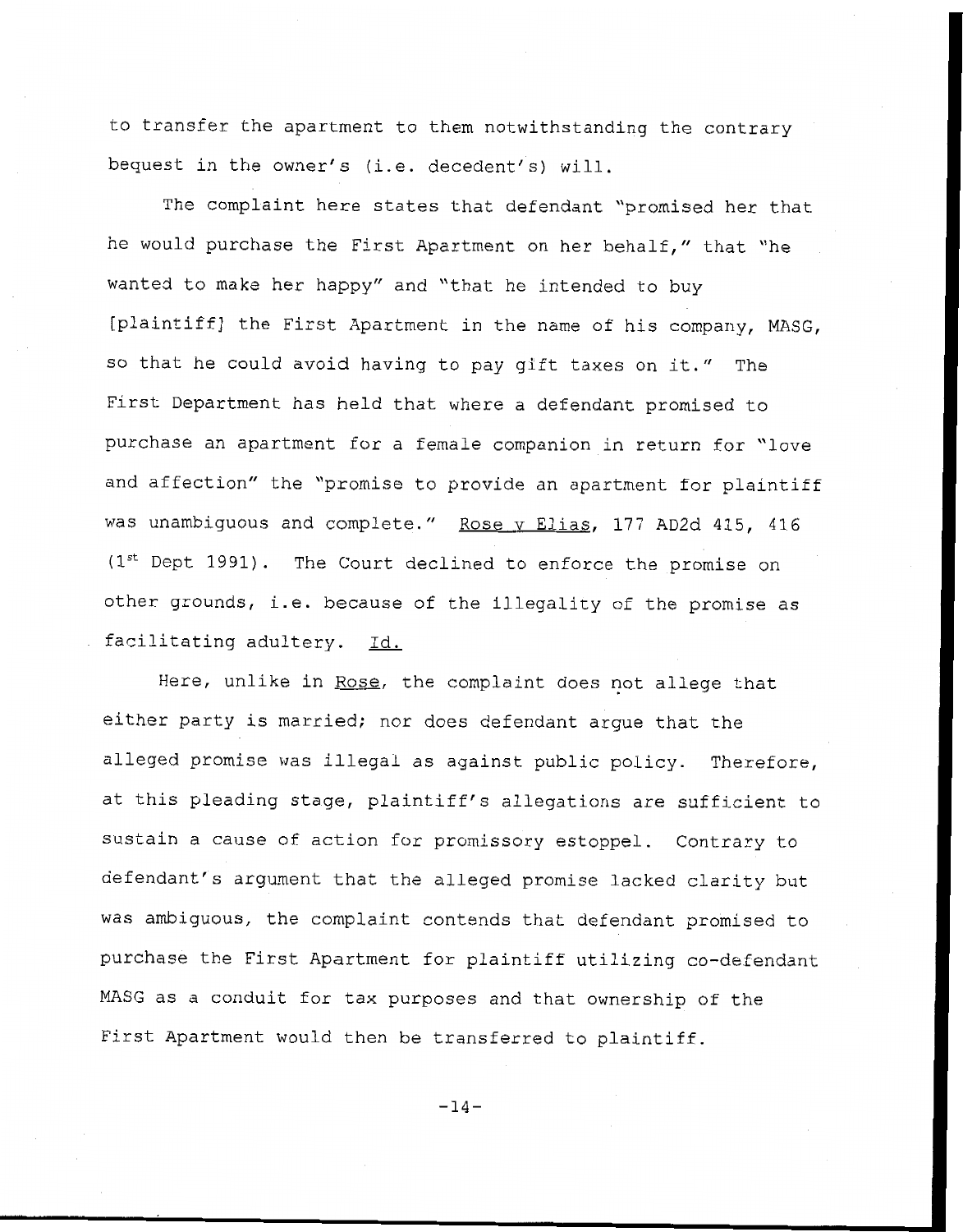Defendant concedes on this motion that the First Apartment was in fact purchased by MASG, **but** ownership was never conveyed to the plaintiff. The communications between plaintiff, defendant's representatives and the real estate brokers establish, for pleading purposes, the factual elements of **the** transaction which were contained within defendant's alleged promise. That is, plaintiff alleges not merely that defendant was going **to** supply her with a place to live, but that defendant intended to place ownership of the First Apartment with plaintiff.<sup>2</sup> Further, "[wlhether plaintiff's reliance on the alleged promise was reasonable is an issue of fact that should not be decided on this motion to dismiss." Global Icons, LLC v Sillerman, 45 **AD3d** 457 **(Ist** Dept 2007).

The court also notes that plaintiff's damages under this cause of action are limited to "reliance damages," that is "those expenses that plaintiff incurred in relying on defendant's alleged promise." Clifford R. Gray, Inc. v LeChase Const.

<sup>2</sup>The decision in Williams v Eason (49 AD3d 866, *868* [Zd Dept 2008]), although resolving a motion for summary judgment and therefore looking beyond the pleadings, **is** instructive. In Williams, the court denied summary judgment dismissing the promissory estoppel claim, holding that plaintiff raised an issue of fact that defendant promised that the parties would form a corporation in which they would both have ownership interests and that defendant would then transfer his title to the property to the corporation, where defendant knew plaintiff in reliance thereupon would forgo opportunities to redeem the property on his own and perhaps gain sole ownership of the property. Thus, analogous facts alleged in the complaint at bar are sufficient to state a claim for promissory estoppel.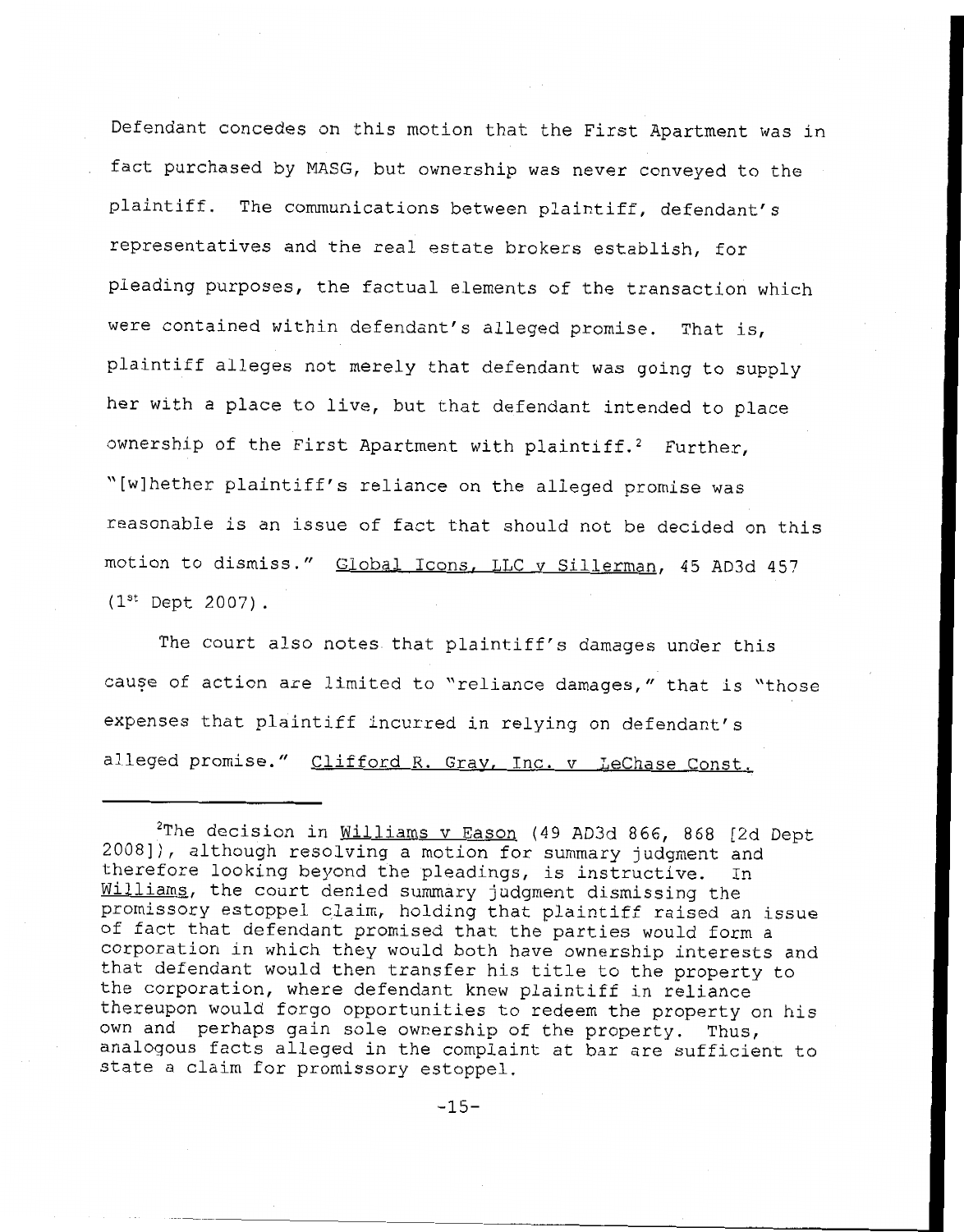Services, 51 AD3d 1169, 1171 (3d Dept 2008). In other words, the complaint is not an attempt to enforce an oral agreement to purchase either the First or the Second Apartment, but rather states a cognizable claim for the plaintiff to recover resources spent "in reliance on statements made **by** and **at** the request of defendant... That defendant did not benefit from plaintiff's efforts does not require dismissal; plaintiff may recover for those efforts that were to [her] detriment and that thereby placed [her] in a worse position. Farash v Sykes Datatronics, 59 **NY2d** 500, 503 **(1983).** 

Taking plaintiff's allegations as true, a claim for promissory estoppel is sufficiently pled. "Although the plaintiff[] will **be** required, at trial, to prove the specific details of each of the elements, no such detailed showing is required to survive a motion to dismiss pursuant to CPLR 3211." Rogers v Town of Islip, 230 AD2d 727, 728 (2d Dept 1996).

The court shall deny the motion to dismiss plaintiff's fifth cause of action for **assault** and battery. "TO sustain a cause of action to recover damages for assault, there must **be** proof of physical conduct placing the plaintiff in imminent apprehension of harmful contact. To recover damages for battery, a plaintiff must prove that there was bodily contact, that the contact was offensive, and that the defendant intended to make the contact without the plaintiff's consent." Bastein v Sotto, 299 AD2d 432,

 $-16-$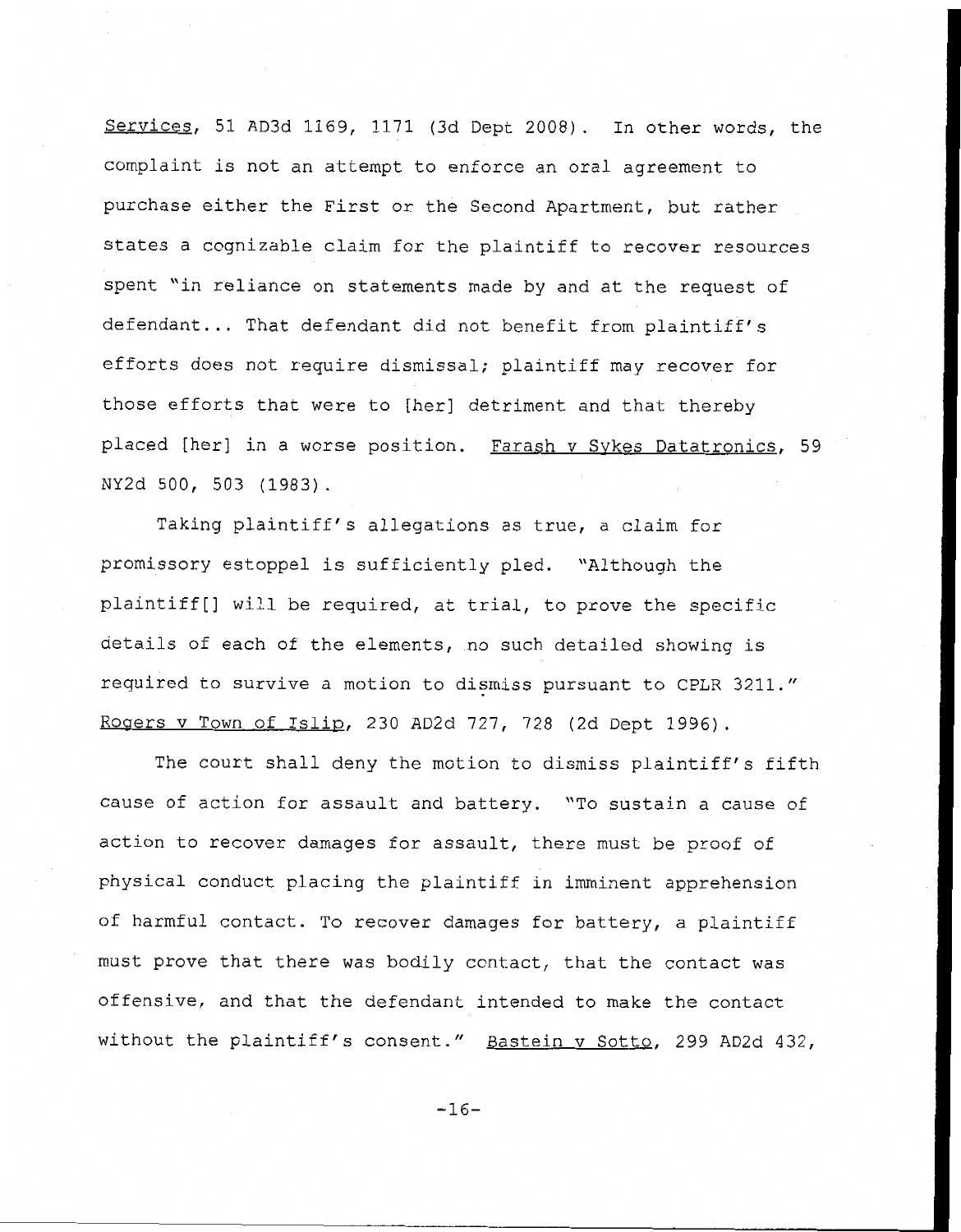**433** (2d Dept 2002). The statement of plaintiff contained in the Domestic Violence Report made with the police, which defendant contends is inconsistent with the allegations of the complaint, does not constitute flatly contradictory evidence that the pleadings ought not to be presumed to be true. Asgahar v Trinaali Realtv, Inc., 18 AD3d 408, 409 (2nd Dept 2005). The inconsistencies in the statement, as argued by defendants, merely raise matters of credibility that are not implicated on a motion to dismiss. Therefore, the allegations that the defendant slapped plaintiff and attempted to hit her with a lamp adequately state a cause of action *for* assault and battery and **dismissal**  shall **be** denied.

Finally, the court shall dismiss plaintiff's claim for fraud. "To plead a claim for common-law fraudulent inducement, a plaintiff must assert the misrepresentation of a material fact, . which was known **by** the defendant to be false and intended to be relied on when **made,** and that there was justifiable reliance and resulting injury." Braddock v Braddock, 60 AD3d 84, 86 (1st Dept 2009) (citation omitted). "A fraud claim should be dismissed as redundant when it merely restates a breach of contract claim, i.e., when the only fraud alleged is that the defendant was not sincere **when** it promised *to* perform under the contract." First Bank of Americas v Motor Car Funding, Inc. 257 AD2d 287, 291 (1<sup>st</sup> Dept 1999) (citation omitted). The Court in First Bank

 $-17-$ 

.. . . .. . . .. - . - -. . . \_ . .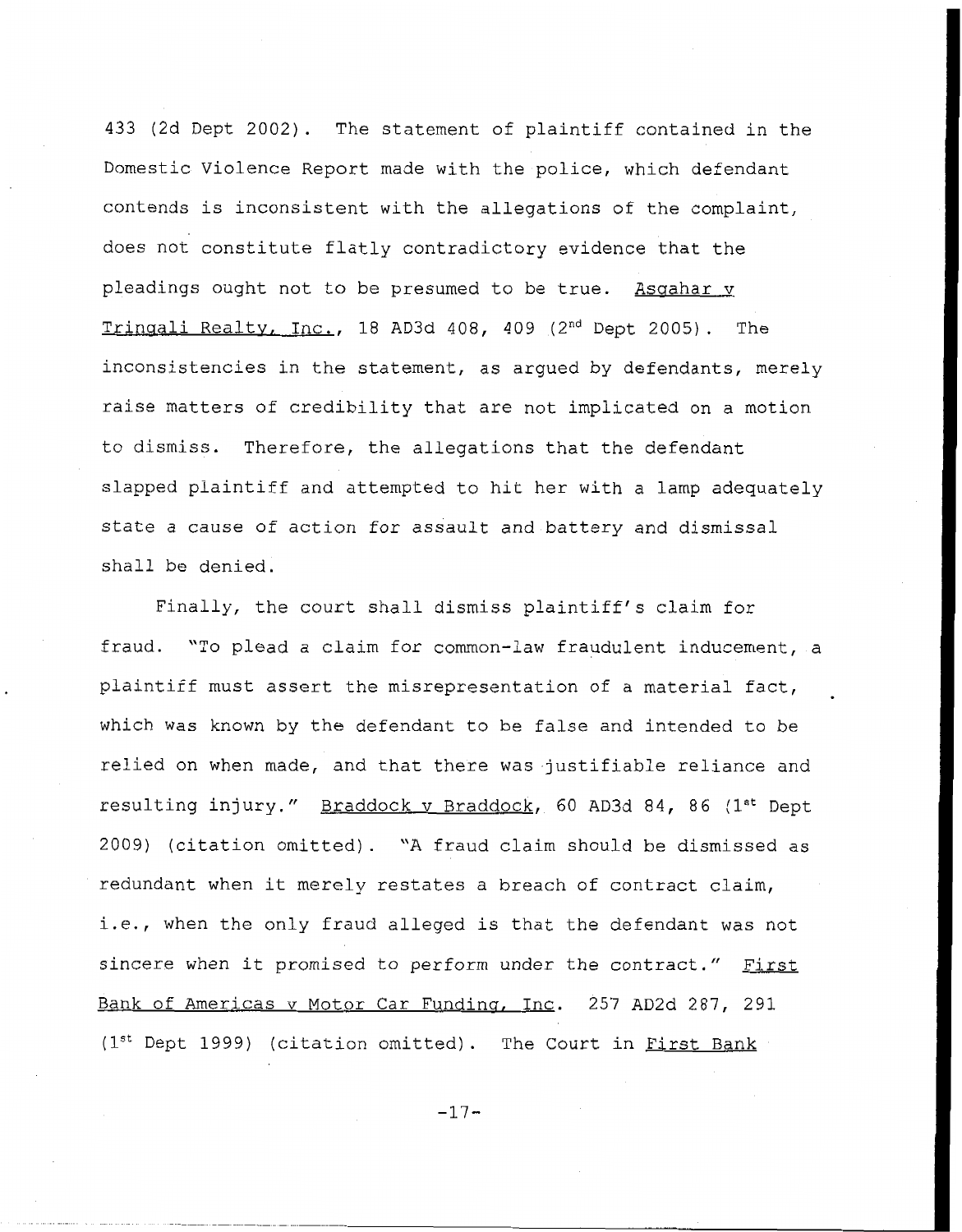distinguished the situation where a party enters into a transaction because a defendant misrepresented material facts as different and distinct from a situation where **a** defendant misrepresents a future intent to perform. In the former situation a claim for fraud is stated, in the latter circumstance a claim for fraud is duplicative of a breach of contract claim and therefore does not lie. Id. at 291-292.

In this **case,** plaintiff's allegation, that defendant's **promise** that he would purchase an apartment for her was false, constitutes a misrepresentation of a future intent to perform and therefore sounds in breach of contract, not tort. See Harrington v Murrav, 169 AD2d 580, 582 **(lst** Dept 1991) (cause **of** action for fraud properly dismissed where defendant allegedly **promised** to buy plaintiff a home as alleged fraud only relates to a breach of contract). Therefore, plaintiff's claim for fraud does not lie and shall be dismissed.

Based upon the foregoing, it is

ORDERED that defendants' motion to dismiss plaintiff's complaint is GRANTED only as to the sixth cause of action alleging fraud, and plaintiff's sixth cause of action is hereby DISMISSED; and it is further

ORDERED that defendants' motion is otherwise DENIED; and it is further

**-18-**